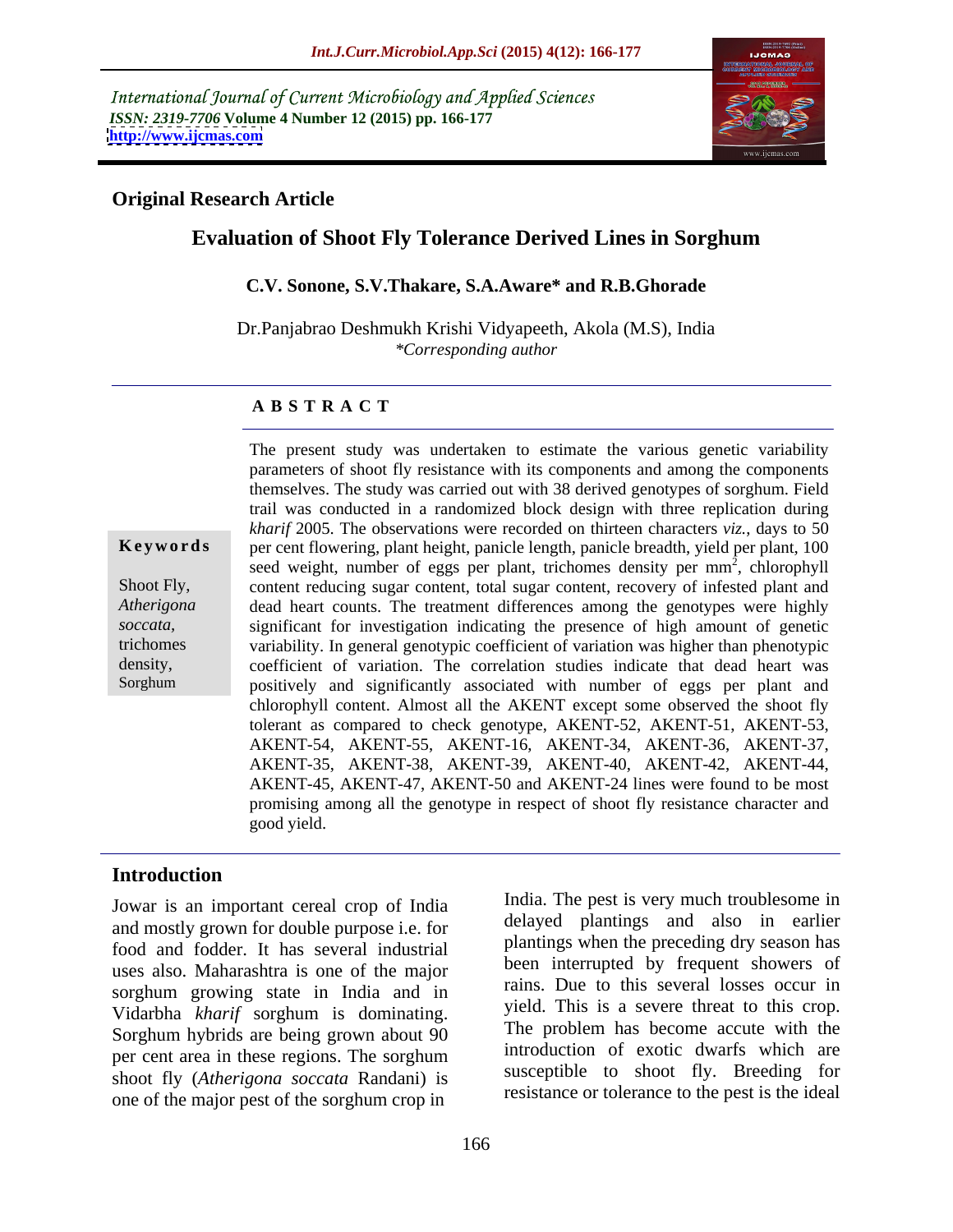and ultimate solution to the problem. The sorghum shoot fly (*Atherigona soccata* Rondani) is one of the major pest of the sorghum crop in India. The problem has become acute with the introduction of exotic improve upon all the characters by selection dwarfs which are susceptible to shoot fly. on making crosses among the lines under Breeding for resistance or tolerance to the study. pest is the ideal and ultimate solution to the problem. **Phenotypic Coefficient of Variation** 

In the view of the merge genetic information It was observed from the Table 2 that the

The present investigation was comprised of thirty derivatives of promising crosses and (13.54%), panicle breadth (13.25%), total four susceptible lines (check AKms-14B, sugar content (11.14%), plant height ICS-70B, ms-2219B, AKms-17B) and four (10.33%), recovery of infested plant (9.90%) resistance lines (check IS-18551, IS-2205, and days to 50 per cent flowering (6.91%). ICSV-700, ICSV-705) used as checks in a randomized block design with three replication during *kharif* 2005. The observations were recorded on five It was observed from the Table 2 that the randomly selected plants from each genotypic coefficient of variation ranged genotypes per replication on thirteen characters *viz.*, days to 50 per cent flowering, plant height, panicle length, Yield per plant exhibited highest genotypic panicle breadth, yield per plant, 100 seed coefficient of variation (36.33%) followed weight, number of eggs per plant, trichomes<br>density/mm<sup>2</sup> (34.88%),<br>density per mm<sup>2</sup>, chlorophyll content number of eggs/plant (26.44%), 100 seed density per mm 2 , chlorophyll content number of eggs/plant (26.44%), 100 seed reducing sugar content, total sugar content, weight (24.78%), reducing sugar content recovery of infested plant and dead heart (23.04%), dead heart counts (21.34%), counts. The generated variability in material panicle length (12.00%), total sugar and object was to select segregants with (10.47%), chlorophyll content (9.91%), good agronomic base with resistant or recovery of infested plant (9.14%), panicle tolerant and to study whether further improvement in shoot fly resistant and its contributing traits is possible or not.

### **Result and Discussion**

variability existed in generated material is highly significant, since significant variation have been observed in all the traits under study. This indicates that there is a scope to study.

available, the present investigation was phenotypic coefficient of variation ranged undertaken to study the variability for shoot from 6.91 to 37.88 per cent. It was higher fly resistances in derived lines among the for the trichomes density per  $mm<sup>2</sup>$  (37.88%) characters related to shoot fly tolerant. followed by yield per plant (36.59%), **Materials and Method** weight (25.95%), dead heart counts It was observed from the Table 2 that the  $^{2}$  (27.990) (37.88%) number of eggs/plant (29.66%), 100 seed (25.10%), reducing sugar content (24.53%), panicle length (14.01%), chlorophyll content

## **Genotypic Coefficient of Variation**

from 6.22 to 36.33 per cent.

by trichomes density/mm<sup>2</sup> (34.88%), 2  $(24.9901)$ (34.88%), panicle length  $(12.00\%)$ , breadth (8.56%), plant height (8.03%) and days to 50 per cent flowering (6.22%).

### **Heritability in Broad Sense**

The analysis of variance revealed that that the heritability in broad sense ranged It was also observed from the same table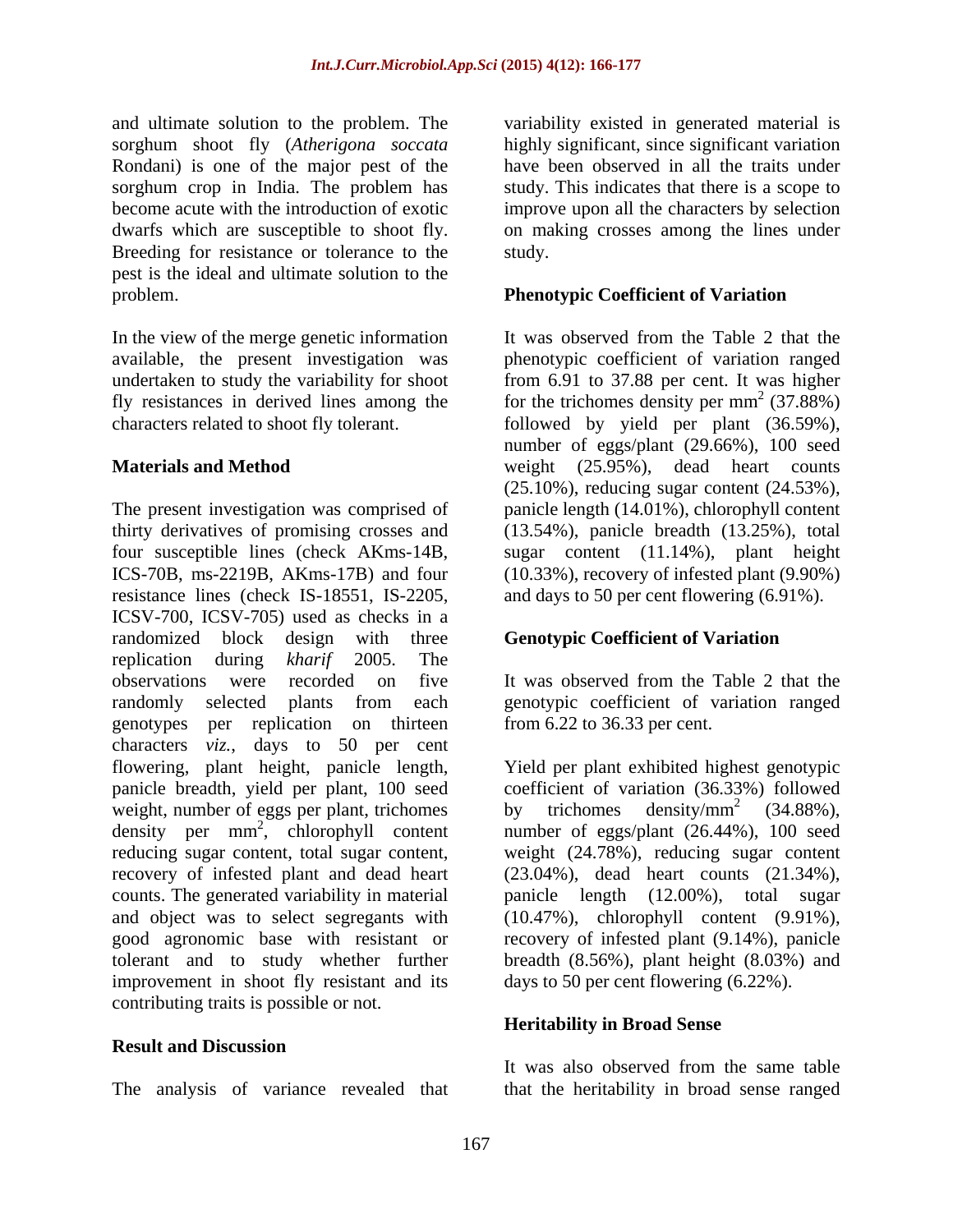from 41.80 to 98.40 per cent. The highest heritability were observed in yield per plant Difference in days to 50 per cent flowering (98.40%) followed by 100 seed weight might be due to variation in genotype and (91.10%), total sugar (88.40%), reducing sugar (88.30%), recovery of infested plant  $(85.10\%)$ , trichomes density per mm<sup>2</sup>

panicle length (4.77%), trichomes shoot fly resistance (Maiti *et al*., 1994). density/mm<sup>2</sup> (3.17%), plant height (2.48%),

variability existed in generated material is highly significant, since significant variation (21.27 cm), AKENT-55 (21.27 cm), on making crosses among the lines under

Mean of all genotypes showed significant difference for days to 50 per cent flowering. The genotypes AKENT-34 recorded earlines the present findings. Jadhao *et al*. (1986)

(67 days), while ICSV 700 late as (90 days). changing environmental condition.

 $2^2$  AKENT-34 is found to be resistant or (84.80%), days to 50 per cent flowering tolerant genotype because of its earliness (80.90%), number of eggs per plant with more chance of escaping shoot fly (79.50%), panicle length (73.40%), dead attack at seedling stage due to their vigorous heart counts (72.30%), plant height growth rate at seeding stage. Some other (60.50%), chlorophyll content (53.50%) and genotypes such as AKENT-21 (72 days), panicle breadth (41.80%). AKENT-48 (71 days), AKENT-22 (69 **Expected Genetic Advance Over Mean**  47 (68 days) are also reported in resistant The expected genetic advance expressed in AKENT-34 (67 days). Similar result percentage of mean for various traits observed by Dalvi *et al*. (1990). He reported indicated the ranged from 0.16 to 36.22 per that vigorously growing promising varieties cent. The highest expected genetic advance reduced the incidence of shoot fly. But expressed in percentage was for yield/plant ICSV-700 is reported as late genotype found (36.22%) followed by recovery of infected to be resistant because of late flowering plants (12.18%), dead heart counts (9.09%) seemed favourable in decreasing shoot fly days to 50 per cent flowering (9.03%), damage and advantageous in improving days), AKENT-16 (69 days) and AKENT genotype because they are at par with

panicle breadth (1.76%) 100 seed weight Plant height measured at21 days and it was (1.13%), number of eggs/plant (0.88%), ranged from 15.60 to 22.93 cm. Seedling chlorophyll content (0.31%), total sugar height gives a relative idea about growth (0.17%) and reducing sugar content rate of genotypes. Fast growth rate is highly (0.16%). associated with shoot fly resistance. The **Variation for Mean Performance of** tallest (22.93 cm) at seedling stage (21 days Genotypes **Genotypes** after sowing) which was resistant to shoot The analysis of variance revealed that Some genotypes such as IS-18551 (22.40 have been observed in all the traits under AKENT-54 (21.07 cm), AKENT-44 (20.67 study. This indicates that there is a scope to cm), IS-2205 (20.60 cm), AKENT-50 (20.33 improve upon all the characters by selection cm) and AKENT-53 (20.33 cm) were also study. present investigation showed similarity with genotype AKENT-52 found significantly fly due to faster growth at seedling stage. cm), AKENT-34 (21.33 cm), AKENT-51 (21.27 cm), AKENT-55 (21.27 recorded as resistant lines. The results in the finding of Singh (1998). He reported that resistant genotype grow faster and escape from dead heart formation which confirm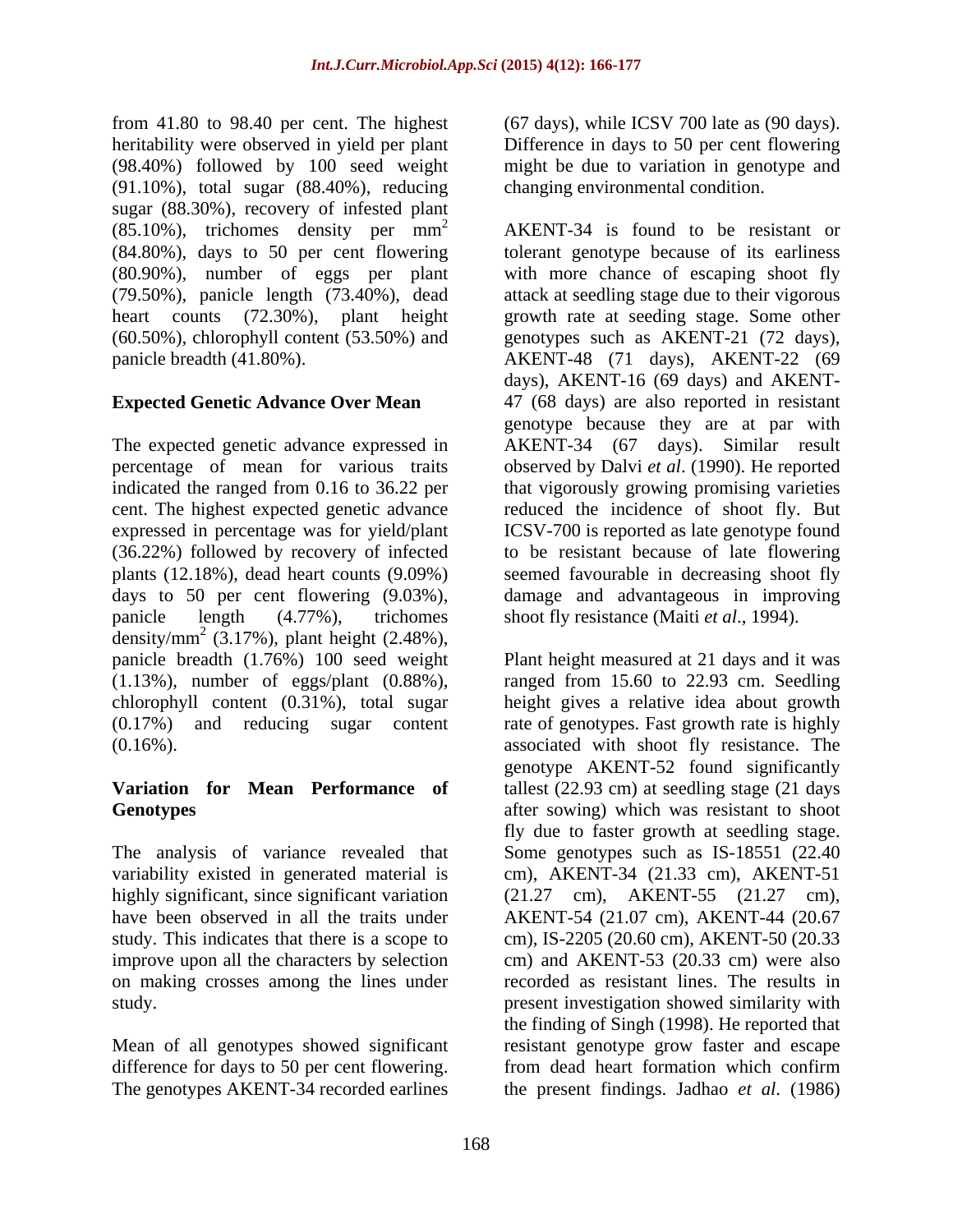indicated that the entries having more height For the grain yield per plant the genotype and initial faster growth were found resistant AKENT-52 recorded highest yield (85.50 g) to shoot fly. Dalvi *et al*. (1990) also reported followed by the genotypes AKENT-53 that vigorously growing promising varieties (75.65 g). Similar result obtained by Mote reduced the incidence of shoot fly. The and Bapat (1983). And they reported that the results of the present study are in conformity environmently promising derived genotype the shoot fly with above observations. The resistance have desirable yield contributing

Panicle length and panicle breadth are similar characters which are important in their studies. component characters of yield. The genotype AKENT-52 found significantly For 100 seed weight AKENT-37 recorded longest panicle (26.68 cm) which give the significantly highest value (3.41 g) and it greater yield. The other genotypes AKENT- 54 (26.53 cm), ms-2219B (26.45 cm), ICS-70B (3.34 g) and AKENT-51 (3.18 g) AKENT-16 (26.43 cm), AKENT-23 (26.43 100. Thus, the seed weight is found highly cm), AKENT-34 (25.53 cm), AKENT-44 associated with yield per plant. Similar (24.93 cm),AKENT-49 (24.73 cm), results was observed by Patil (1980). He AKENT-19 (24.33 cm), AKms-14B (24.22 reported positive association between grain cm), AKENT-50 (24.20 cm), AKENT-7 (24.00 cm), AKENT-47 (23.90 cm),

because particularly panicle breadth may (1.67 eggs/plant), AKENT-24 (1.60

AKENT-47 (18.60 cm), IS-18551 (18.47 (1.50 eggs/plant), AKENT-3 (1.50 cm), AKENT-46 (16.14 cm), AKENT-45

characters like height, maturity, seed weight and Shinde*et al*. (1983) found similar result in their studies.

was found at par with AKENT-53 (3.39 g), yield and 100 seed weight.

AKENT-24 (23.60 cm), AKms-17B (23.53 Generally more number of eggs were laid on cm), ICSV-705 (23.27 cm), AKENT-55 susceptible varieties than those laid on (22.33 cm), AKENT-51 (23.23 cm) and tolerant one (Dalvi *et al*., 1990). The AKENT-35 (23.20 cm) also recorded high significantly lowest eggs laying per plant yield which were at par with AKENT-52. (0.53 eggs/plant) was recorded by the Similar result observed by Patil *et al*. (1980) genotypes ICSV-705 and which was found and Patel and Sukhani  $(1990<sup>b</sup>)$ . to be at par with IS-18551 (0.93 egg/plant) The genotype AKENT-51 registered followed by the AKENT-51 recorded lowest significantly maximum panicle breadth eggs laying per plant (1.17 eggs/plant) and (19.00 cm) and recorded the highest yield was found to be at par with AKENT-38 also be contributing to the yield. eggs/plant), AKENT-40 (1.60 eggs/plant), cm), AKENT-54 (17.77 cm), AKENT-52 eggs/plant), AKENT-53 (1.50 eggs/plant), (17.62 cm), AKENT-49 (17.07 cm), AKENT-50 (1.40 eggs/plant) and AKENT- AKENT-7 (16.90 cm), AKENT-23 (16.60 54 (1.27 eggs/plant). The low laying of eggs cm), AKms-17B(16.50 cm), ICS-70B (16.49 per plant is always desirable to shoot fly (16.13 cm), AKENT-50 (16.13 cm), predominant attribute to shoot fly resistance AKENT-53 (16.13 cm), AKENT-37 (16.08 which confirm the resistance in sorghum to cm) and AKENT-24 (16.00 cm) were at par shoot fly. Significantly the highest number with AKENT-51. Similar result has been of trichomes density per  $mm<sup>2</sup>$  (8.67) observed by Patil (1990).  $triangle{trichomes/mm}^2$  was noticed under the and IS-2205 (1.00 eggs/plant). It was (1.67 eggs/plant), AKENT-24 (1.60 AKENT-45 (1.57 eggs/plant), AKENT-42 (1.50 eggs/plant), AKENT-3 (1.50 resistant. The presence of trichomes is 2 (8.67) (8.67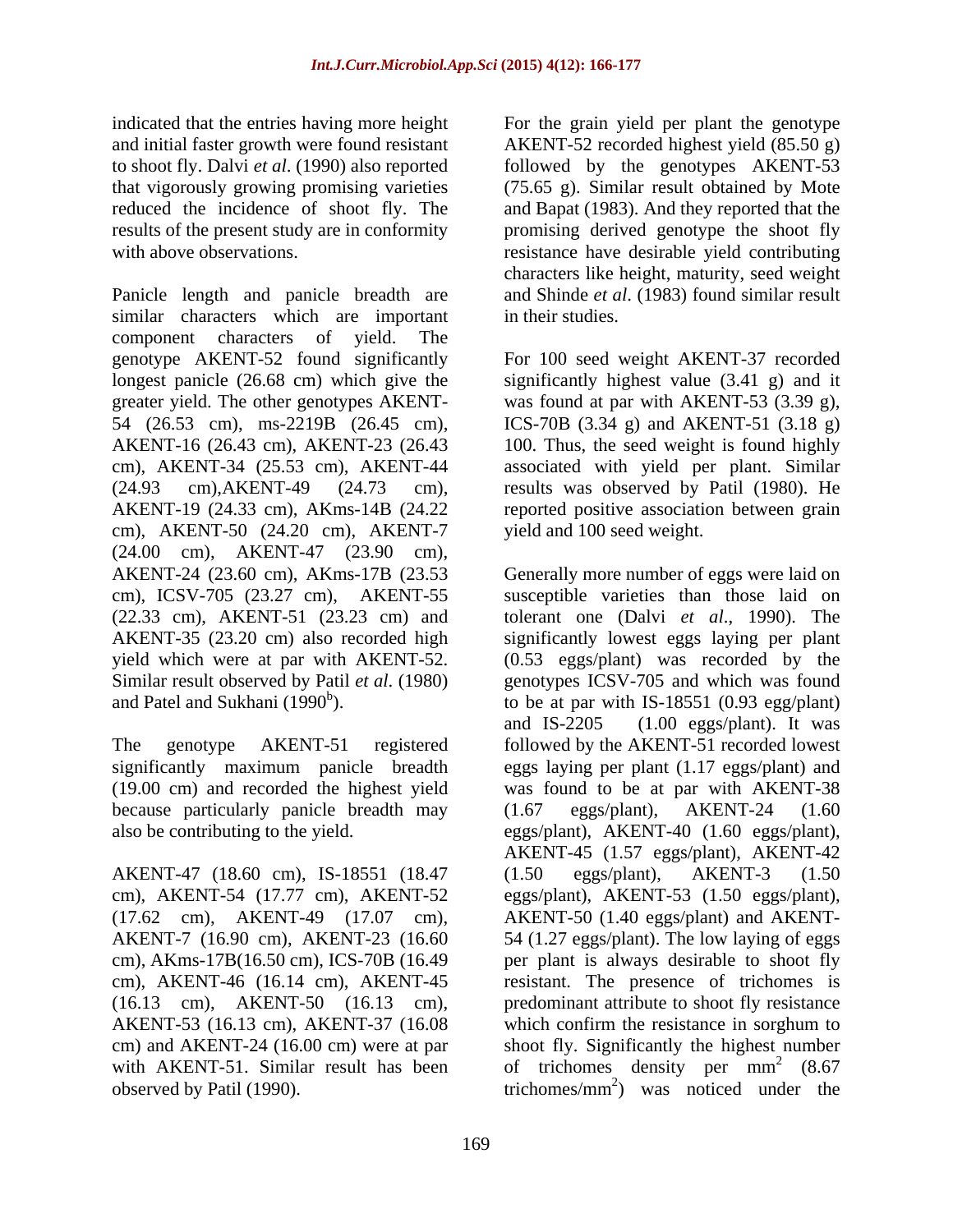genotype AKENT-36 and which was found to be at par with genotypes IS-18551 (8.33  $(2.05 \text{ mg/g})$ , AKENT-39  $(2.05 \text{ mg/g})$ , trichomes/mm<sup>2</sup> ), AKENT-34 (7.67 AKENT-38 (2.04 mg/g), AKENT-52 (2.02 trichomes/mm<sup>2</sup>), AKENT-23 (7.33 mg/g), AKENT-55 (1.99 mg/g), AKENT-54 trichomes/mm<sup>2</sup>) and AKENT-35 (7.33 (1.97 mg/g), AKENT-24 (1.95 mg/g), trichomes/ $mm<sup>2</sup>$ ). It was followed by the genotype IS-2205 which recorded 7.00 trichomes/ $mm<sup>2</sup>$  and it was found at par with ICSV-700 (6.67 trichomes/mm<sup>2</sup>), AKENT-16 (6.00 trichomes/mm 2 ), AKENT-19 (6.00 AKENT-36 (1.82 mg/g), AKENT-34 (1.77 trichomes/mm<sup>2</sup>), AKENT-22 (6.00 mg/g) and IS-2205 (1.77 mg/g). trichomes/mm<sup>2</sup>) and AKENT-53  $(5.67)$ ) and AKENT-53 (5.67

surface which were followed by ICSV-700 varieties

Thus, this more number of trichomes per Significantly lowest reducing sugar content leaf provides shoot fly resistance to the at 24 days after sowing (0.22%) was plants (Maiti *et al.,* 1980) reported that recorded by the genotype IS-18551 and it presence of trichomes interferes with the was found at par with AKENT-54 (0.29%), migration of maggots to the growing point. AKENT-7 (0.28%), AKENT-16 (0.26%), Trichomes were found on both surface of AKENT-56 (0.25%), AKENT-36 (0.24%), the leaf, but tend to be more numeous on the AKENT-53 (0.24%) and IS-2205 (0.23%). adaxial surface. The present finding showed These lines are found resistant to shoot fly similarity with the finding of Jadhao *et al*. and this might be due to reducing sugar (1986). Similarly Maiti (1980) also reported content. Similar results were observed by that presence of trichomes on leaf surface reduce the shoot fly damage. Similarly Jayanthi (1999) observed season specificity for the expression of trichomes, inheritance of trichomes was complex and recessive

(1.75 mg/gm) was recorded by the genotype AKENT-53 and which was found to be at Similar results have been observed by Singh AKENT-22 (2.07 mg/g), AKENT-19 (2.06 significantly lower in resistant varieties as

). It was followed by the AKENT-21 (1.93 mg/g), AKENT-50 (1.91 and it was found at par with (1.84 mg/g), IS-18551 (1.84 mg/g), ICSV- <sup>2</sup>), AKENT- 700 (1.84 mg/g), AKENT-35(1.82 mg/g), mg/g), AKENT-37 (2.06 mg/g), ICSV-705 mg/g), AKENT-16(1.84 mg/g), AKENT-51

trichomes/ $mm<sup>2</sup>$ ). Low chlorophyll content found significantly More number of trichomes on leaf surface results have been observed by Singh and provide more resistant to shoot fly. AKENT- Jotwani (1980) reported that chlorophyll 36 recorded more trichomes number on leaf content was significantly lower in resistant (6.67 trichomes/mm<sup>2</sup> ), AKENT-16 (6.00 varieties. Rasker and Sukhani (1985) trichomes/mm<sup>2</sup> ), AKENT-19 (6.00 observed significantly higher chlorophyll trichomes/mm<sup>2</sup>), AKENT-22  $(6.00$  content in susceptible varieties than ), AKENT-22 (6.00 content in susceptible varieties than trichomes/mm<sup>2</sup>) and AKENT-53 (5.67 resistance ones. Similar trend is found in the trichomes/mm<sup>2</sup>). present investigation. ). present investigation. associated with shoot fly resistant. Similar as compared to susceptible content in susceptible varieties than

> and this might be due to reducing sugar content. Similar results were observed by Singh and Jotwani (1980)

type. ICSV-700 (0.74%), AKENT-36 (0.70%), Significantly lowest chlorophyll content These genotypes were found resistant par with AKENT-45 (2.15 mg/g), AKENT- and Jotwani (1980). They reported that both 49 (2.10 mg/g), AKENT-7 (2.08 mg/g), reducing sugar and total sugar were The genotype IS-18551 was found with significantly lowest total sugar content (0.68%) and it was at par with the genotype AKENT-53 (0.69%) and IS-2205 (0.69%). because resistant of its low sugar content. Similar results have been observed by Singh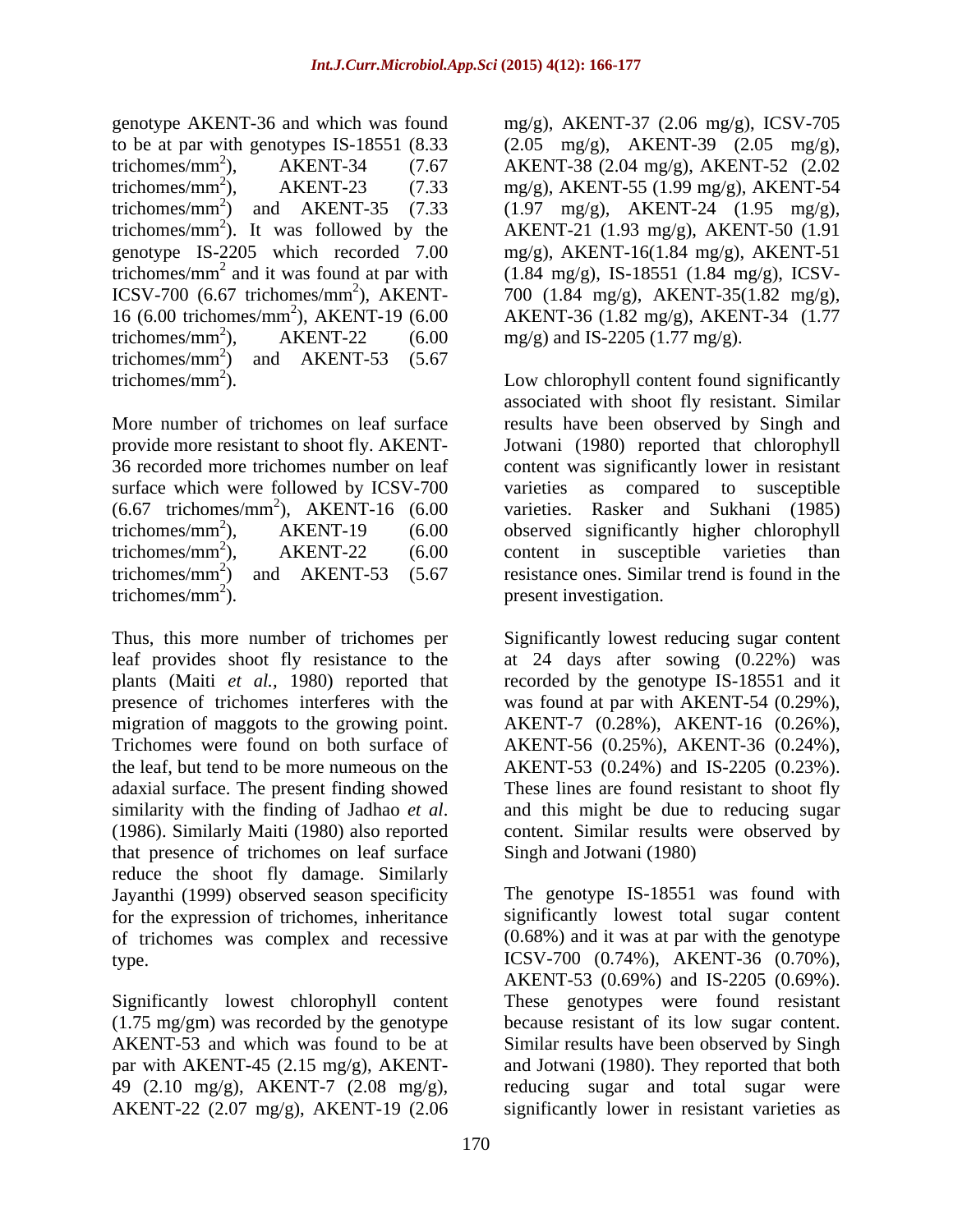Significantly highest recovery of infested plants (98.94%) was recorded by ICSV-705 and which was found at par with genotypes ICSV-700 (97.83%), IS-18551 (96.90%), AKENT-38 (96.16%), IS-2205 (95.22%), AKENT-21 (94.95%), AKENT-49 (94.60%) and AKENT-37 (93.24%). Highest recovery of infested plant was associated with shoot fly resistant. by characters for their improvement by

Thus, these above genotypes having highest recovery resistant to shoot fly damage were registered as resistant genotypes. The results in present investigation showed similarity Heritability of susceptibility/resistance of with the finding of Mote and Jadhao (1993) and they further reported that the plant which produced dead heart at late stage gave higher recovery. Kenneth (1969) reported that recovery resistance had a slight negative correlation with number of seedling damage.

Significant lowest dead heart counts trichomes density per  $mm^2$  (84.80%) and (10.10%) was recorded by genotype ICSV- days to 50 per cent flowering (80.90%).  $(10.10\%)$  was recorded by genotype ICSV-<br>  $(10.10\%)$  and which was found to be at par with<br>
However, medium heritability was recorded 705 and which was found to be at par with (16.38%), AKENT-37 (15.27%), AKENT- (14.02%), IS-2205 (13.34%), AKENT-55 (13.02%), AKENT-53 (12.87%), AKENT- 49 (12.83%), IS-18551 (11.94%) and ICSV-

These genotypes showed low dead heart sugar content, low chlorophyll content, low similarity with finding of Borikar *et al*.<br>number of eggs per plant and high trichomes (1981) reported that high heritability was density per  $\overline{mn}^2$  and faster growth at seedling stage. Probably due to all these, they recorded low dead heart percentage and results have been observed by Dalvi *et al*. (1990). Jadhao and Mote (1986) observed

compared to the susceptible check. minimum number of eggs per plant on resistant variety IS-18551 with low dead heart percentage.

# **Heritability Studies**

Present investigation views heritability estimates in two ways -

Heritability estimates of quantitative characters for their improvement by selection (since they are govern by additive variance) to improve yield and improvement through yield component characters.

genotypes for shoot fly damage.

the genotypes AKENT-24 (16.88%), for some important traits like number of AKENT-21 (16.52%), AKENT-52 eggs per plant (79.50%), panicle length 19 (14.60%), AKENT-45 (14.52%), plant height (60.50%). Some important AKENT-50 (14.10%), AKENT-51 characters like chlorophyll content (53.50%) 700 (10.80%). improvement. Doggett (1970) reported high Present study showed the high heritability estimates in yield per plant (98.40%) followed by 100 seed weight (91.10%), total sugar (88.40%), reducing sugar (88.30%), recovery of infested plant (85.10%), trichomes density per  $mm<sup>2</sup>$  (84.80%) and  $^{2}$  (84.800) and (84.80%) and days to <sup>50</sup> per cent flowering (80.90%). However, medium heritability was recorded (73.40%), dead heart counts (72.30%) and and panicle breadth (41.80%) have shown comparatively low heritability estimates indicating lesser response to selection and heritability for recovery of resistance.

percentage due to several reasons i.e. low The results in present investigation showed (1981) reported that high heritability was <sup>2</sup> and faster growth at observed in eggs per plant followed by dead registered resistance for shoot fly. Similar variation can be assessed through heritable similarity with finding of Borikar *et al*. (1981) reported that high heritability was heart percent. Stock *et al*. (1958) state that the relative amount of heritable portion of percentage.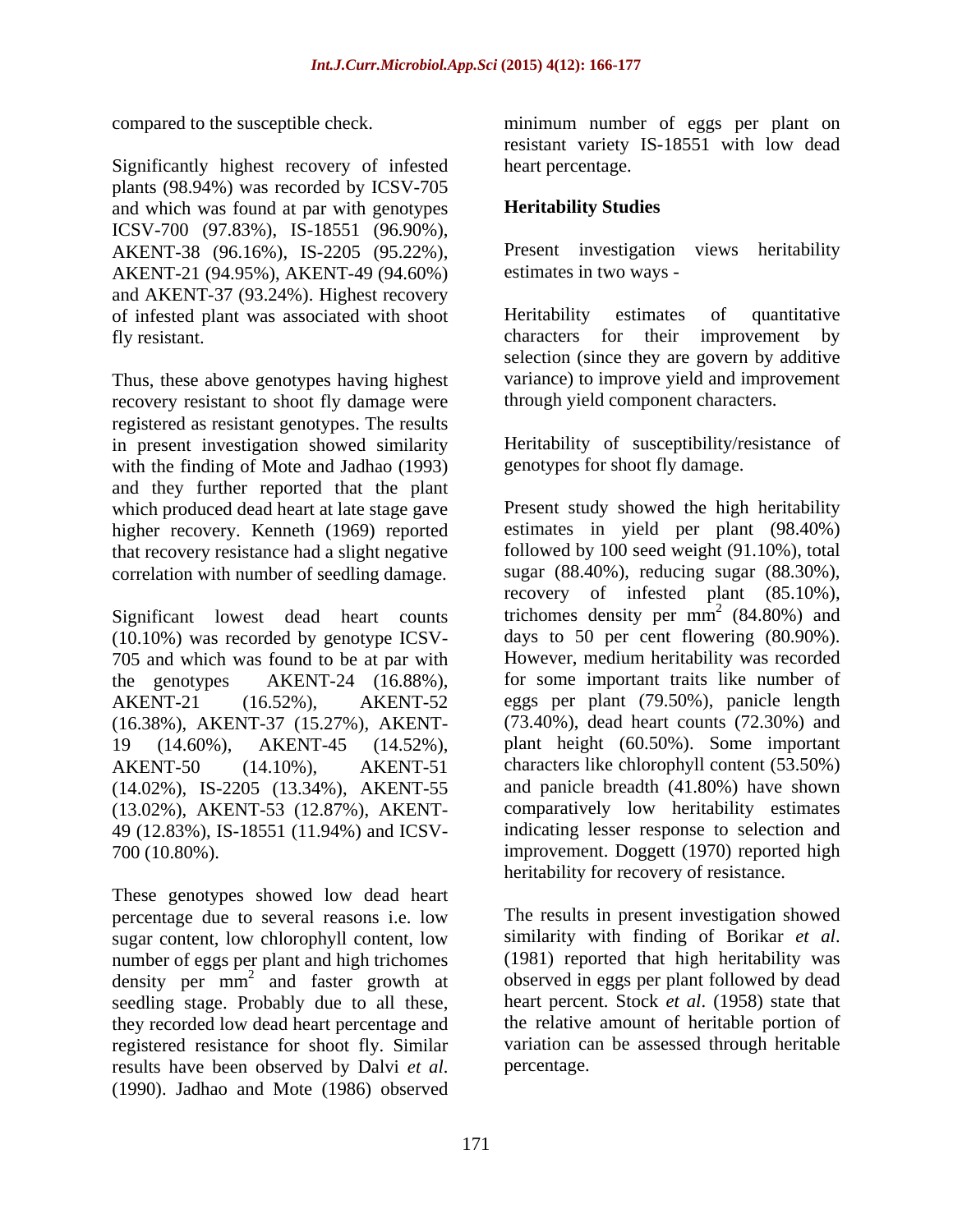| Sr. Genotype | Days to<br>50%<br>flowering | <b>Plant</b><br>height<br>(cm) | length<br>$(cm)$ | <b>Panicle Panicle</b><br><b>breadth</b><br>$(cm)$ | Yield/<br>plant<br>(g) | $ 100 \text{ seed} $ No. of<br>weight<br>(g) | $\cdot$  egg/plan . | Fricho<br>mes<br>density<br>$/\text{mm}^2$ | <b>Chlorop</b><br>hyll<br>content<br>(mg/g) | <b>Reducing</b><br>sugar<br>$(\%)$ | <b>Total</b><br>sugar<br>(%) | <b>Recovery</b><br>-of<br>$\bold{infested}$<br>plant<br>(%) | <b>Dead</b><br>heart<br>(%) |
|--------------|-----------------------------|--------------------------------|------------------|----------------------------------------------------|------------------------|----------------------------------------------|---------------------|--------------------------------------------|---------------------------------------------|------------------------------------|------------------------------|-------------------------------------------------------------|-----------------------------|
| AKENT-56     | 80.00                       | 18.53                          | 19.42            | 13.27                                              | 31.69                  | 2.24                                         | 2.77                | 4.67                                       | 2.23                                        | 0.25                               | 0.75                         | 86.84<br>(68.79)                                            | 25.80<br>(30.10)            |
| AKENT-7      | 79.33                       | 15.60                          | 24.00            | 16.90                                              | 52.87                  | 2.19                                         | 2.13                | 5.00                                       | 2.08                                        | 0.28                               | 0.78                         | 90.44<br>(71.99)                                            | 23.42<br>(28.46)            |
| 3. AKENT-16  | 69.00                       | 19.20                          | 26.43            | 13.87                                              | 51.92                  | 2.80                                         | 2.23                | 6.00                                       | 1.84                                        | 0.26                               | 0.76                         | 77.08<br>(59.04)                                            | 29.39<br>(34.49)            |
| 4. AKENT-19  | 76.00                       | 18.93                          | 24.33            | 15.47                                              | 44.61                  | 2.14                                         | 1.78                | 6.00                                       | 2.06                                        | 0.34                               | 0.84                         | 92.65<br>(74.64)                                            | 14.60<br>(19.80)            |
| 5. AKENT-21  | 72.33                       | 20.07                          | 20.13            | 12.23                                              | 23.30                  | 1.52                                         | 1.95                | 3.33                                       | 1.93                                        | 0.38                               | 0.88                         | 94.95<br>(77.32)                                            | 16.52<br>(21.92)            |
| 6. AKENT-22  | 69.33                       | 19.27                          | 20.73            | 13.23                                              | 36.03                  | 2.35                                         | 1.82                | 6.00                                       | 2.07                                        | 0.31                               | 0.78                         | 87.42<br>(69.25)                                            | 18.36<br>(23.77)            |
| 7. AKENT-23  | 79.67                       | 19.20                          | 26.43            | 16.60                                              | 60.37                  | 2.62                                         | 1.87                | 7.33                                       | 2.23                                        | 0.29                               | 0.76                         | 91.37<br>(72.93)                                            | 24.17<br>(29.57)            |
| 8. AKENT-24  | 80.67                       | 17.47                          | 23.60            | 16.00                                              | 54.35                  | 2.30                                         | 1.60                | 4.67                                       | 1.95                                        | 0.40                               | 0.86                         | 90.42<br>(72.39)                                            | 16.88<br>(22.18)            |
| 9. AKENT-34  | 67.67                       | 21.33                          | 25.53            | 13.73                                              | 71.47                  | 1.12                                         | 2.55                | 7.67                                       | 1.77                                        | 0.29                               | 0.79                         | 85.64<br>(67.79)                                            | 18.14<br>(23.33)            |
| 10. AKENT-35 | 73.00                       | 16.80                          | 23.20            | 15.13                                              | 51.66                  | 2.97                                         | 2.10                | 7.33                                       | 1.82                                        | 0.34                               | 0.84                         | 84.29<br>(66.91)                                            | 24.28<br>(29.69)            |
| 11. AKENT-36 | 75.33                       | 19.93                          | 20.23            | 14.88                                              | 36.15                  | 2.41                                         | 2.07                | 8.67                                       | 1.82                                        | 0.24                               | 0.70                         | 90.34<br>(72.13)                                            | 21.17<br>(26.57)            |
| 12. AKENT-37 | 77.67                       | 16.93                          | 22.70            | 16.08                                              | 64.97                  | 3.41                                         | 1.50                | 4.67                                       | 2.06                                        | 0.30                               | 0.76                         | 93.24<br>(75.16)                                            | 15.27<br>(20.41)            |

**Table.1** Mean Performance of Genotypes for Different Characters

contd...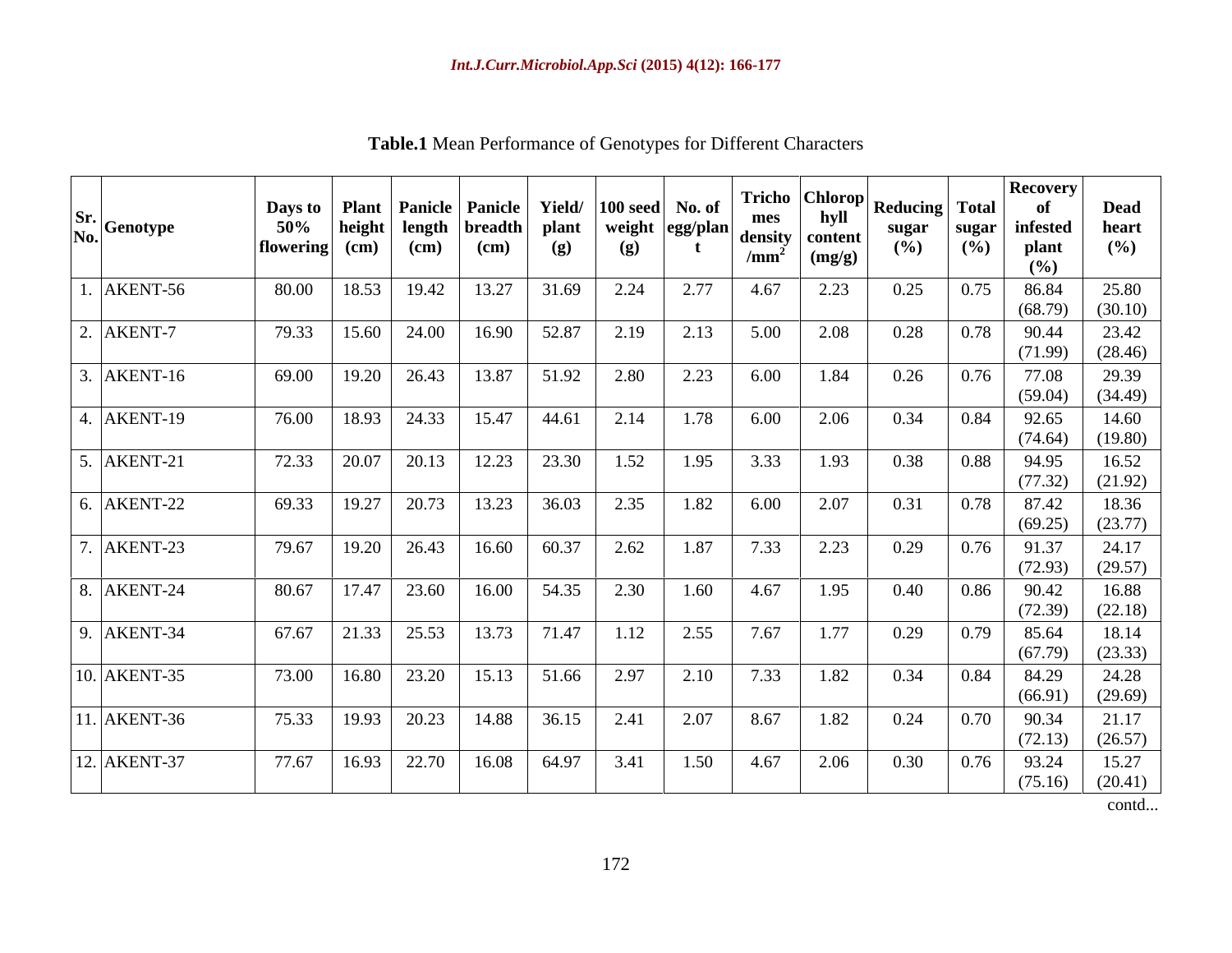| $\begin{array}{c} \n\textbf{Sr.} \\ \textbf{No.} \\ \end{array}$ Genotype | Days to   Plant   Panicle   Panicle   Yield/<br>50%<br>flowering $(cm)$ | height | length<br>(cm) | breadth<br>(cm) | plant<br>(g) | $ 100 \text{ seed} $ No. of<br>(g) | weight egg/plan<br>$\mathbf{t}$ | mes<br>/mm <sup>2</sup> | hyll<br>density content<br>(mg/g) | Tricho $ Chlorop $ Reducing Total<br>sugar<br>(%) | sugar<br>(%) | <b>Recovery</b><br>0ľ<br>infested<br>plant<br>(%) | <b>Dead</b><br>heart<br>$($ %) |
|---------------------------------------------------------------------------|-------------------------------------------------------------------------|--------|----------------|-----------------|--------------|------------------------------------|---------------------------------|-------------------------|-----------------------------------|---------------------------------------------------|--------------|---------------------------------------------------|--------------------------------|
| 13. AKENT-38                                                              | 80.00                                                                   | 19.13  | 21.87          | 12.97           | 43.80        | 2.85                               | 1.67                            | 3.67                    | 2.04                              | 0.34                                              | 0.80         | 96.16<br>(78.81)                                  | 18.80<br>(23.82)               |
| 14. AKENT-39                                                              | 81.67                                                                   | 17.00  | 20.80          | 14.47           | 50.07        | 2.39                               | 1.85                            | 4.67                    | 2.05                              | 0.42                                              | 0.86         | 84.00                                             | 19.91                          |
| 15. AKENT-40                                                              | 81.67                                                                   | 18.20  | 22.53          | 14.13           | 48.35        | 2.38                               | 1.60                            | 4.33                    | 2.20                              | 0.43                                              | 0.90         | (66.44)<br>83.22                                  | (25.05)<br>24.22               |
|                                                                           |                                                                         |        |                |                 |              |                                    |                                 |                         |                                   |                                                   |              | (65.87)                                           | (29.62)                        |
| 16. AKENT-41                                                              | 84.33                                                                   | 18.33  | 15.55          | 14.73           | 25.50        | 2.61                               | 2.00                            | 2.67                    | 2.37                              | 0.47                                              | 0.97         | 75.31<br>(60.22)                                  | 20.13<br>(25.34)               |
| 17. AKENT-42                                                              | 80.67                                                                   | 17.13  | 17.60          | 14.78           | 26.28        | 1.19                               | 1.50                            | 3.67                    | 2.43                              | 0.43                                              | 0.90         | 82.65                                             | 18.83                          |
| 18. AKENT-43                                                              | 82.33                                                                   | 16.13  | 22.57          | 15.12           | 42.77        | 2.64                               | 1.78                            | 4.67                    | 2.35                              | 0.35                                              | 0.81         | (65.47)<br>88.41                                  | (23.83)<br>19.65               |
|                                                                           |                                                                         |        |                |                 |              |                                    |                                 |                         |                                   |                                                   |              | (70.14)                                           | (24.79)                        |
| $\sqrt{19}$ . AKENT-44                                                    | 77.33                                                                   | 20.67  | 24.93          | 15.55           | 51.89        | 2.89                               | 2.08                            | 5.00                    | 2.24                              | 0.35                                              | 0.81         | 85.40<br>(67.58)                                  | 21.65<br>(27.05)               |
| 20. AKENT-45                                                              | 80.33                                                                   | 20.20  | 22.07          | 16.13           | 73.16        | 2.87                               | 1.57                            | 3.67                    | 2.15                              | 0.49                                              | 0.96         | 85.27                                             | 14.52                          |
| $21.$ AKENT-46                                                            | 73.00                                                                   | 18.73  | 22.51          | 16.14           | 42.14        | 2.38                               | 2.09                            | 4.67                    | 2.21                              | 0.44                                              | 0.94         | (67.45)<br>93.08                                  | (19.72)<br>21.01               |
|                                                                           |                                                                         |        |                |                 |              |                                    |                                 |                         |                                   |                                                   |              | (74.76)                                           | (26.22)                        |
| 22. AKENT-47                                                              | 68.00                                                                   | 20.00  | 23.90          | 18.60           | 72.85        | 2.75                               | 2.27                            | 2.33                    | 2.69                              | 0.48                                              | 0.98         | 75.66<br>(59.78)                                  | 19.13<br>(24.29)               |
| 23. AKENT-48                                                              | 71.67                                                                   | 20.20  | 21.60          | 15.07           | 61.21        | 1.88                               | 1.87                            | 2.67                    | 2.45                              | 0.48                                              | 0.99         | 87.55                                             | 18.99                          |
| 24. AKENT-49                                                              | 82.00                                                                   | 19.40  | 24.73          | 17.07           | 63.07        | 2.55                               | 1.73                            | 4.00                    | 2.10                              | 0.41                                              | 0.91         | (69.11)<br>94.60                                  | (24.02)<br>12.83               |
|                                                                           |                                                                         |        |                |                 |              |                                    |                                 |                         |                                   |                                                   |              | (76.61)                                           | (17.93)                        |
| 25. AKENT-50                                                              | 79.00                                                                   | 20.33  | 24.20          | 16.13           | 66.46        | 1.64                               | 1.40                            | 3.67                    | 1.91                              | 0.36                                              | 0.80         | 90.72<br>(72.34)                                  | 14.10<br>(19.16)               |

contd...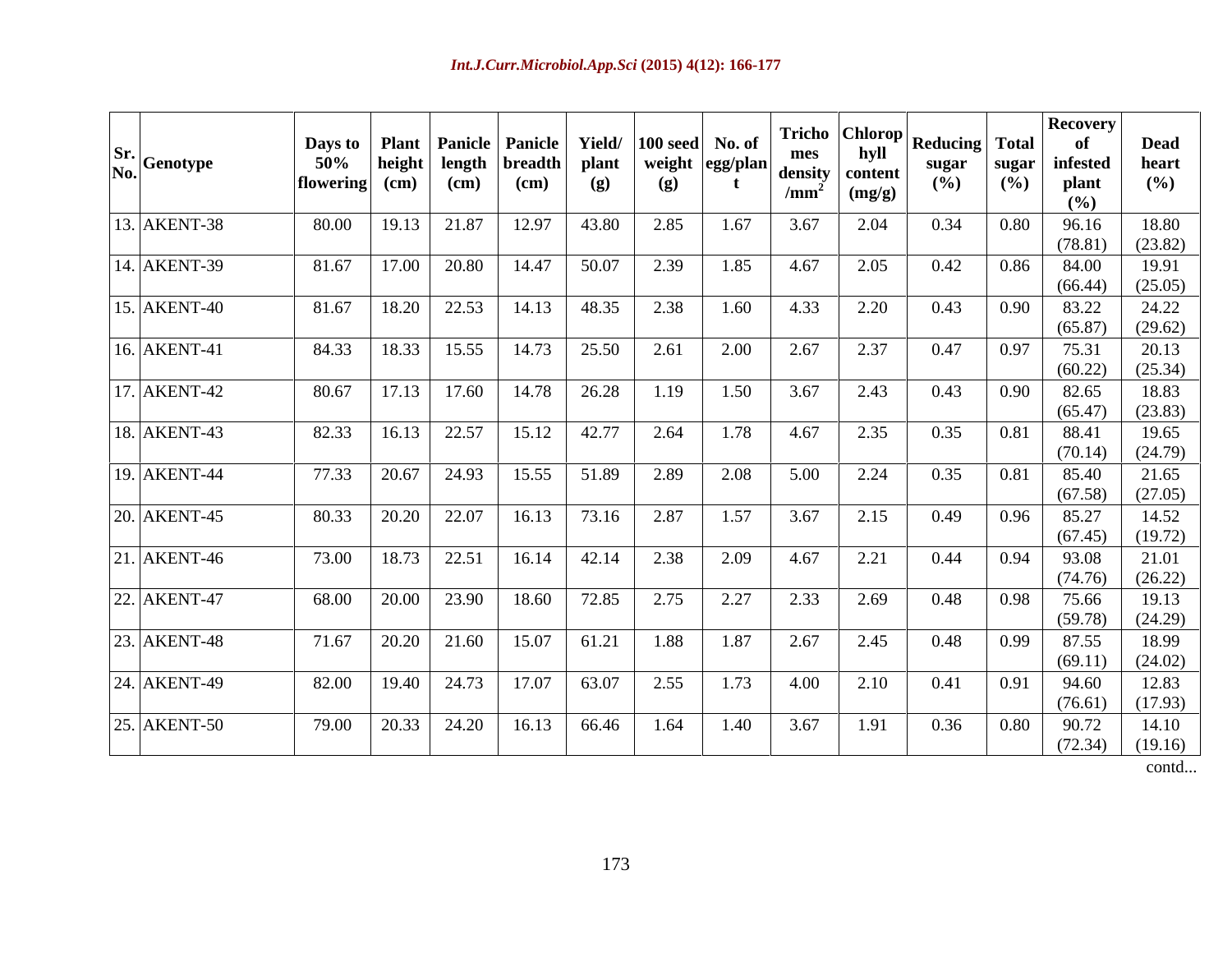| $\begin{array}{c} \n\textbf{Sr.} \\ \textbf{No.} \\ \end{array}$ Genotype | Days to<br>50%<br>$\vert$ flowering $\vert$ (cm) | <b>Plant</b><br>height | length<br>$\mathbf{(cm)}$ | <b>Panicle Panicle</b><br>breadth<br>$\rm (cm)$ | Yield/<br>plant<br>(g) | $100 \text{ seed}$<br>weight<br>(g) | No. of<br>*  egg/plan  . | mes<br>density<br>/mm <sup>2</sup> | Tricho   Chlorop  <br>hyll<br>content<br>(mg/g) | <b>Reducing Total</b><br>sugar<br>(%) | sugar<br>$($ %) | <b>Recovery</b><br>infested<br>plant<br>(%) | <b>Dead</b><br>heart<br>(%) |
|---------------------------------------------------------------------------|--------------------------------------------------|------------------------|---------------------------|-------------------------------------------------|------------------------|-------------------------------------|--------------------------|------------------------------------|-------------------------------------------------|---------------------------------------|-----------------|---------------------------------------------|-----------------------------|
| $26.$ AKENT-51                                                            | 82.00                                            |                        | $21.27$ 23.23             | 19.00                                           | 65.27                  | 3.18                                | 1.17                     | 4.67                               | 1.84                                            | 0.42                                  | 0.88            | 88.55<br>(70.24)                            | 14.02<br>(19.05)            |
| 27. AKENT-52                                                              | 81.67                                            | 22.93                  | 26.68                     | 17.62                                           | 85.50                  | 1.95                                | 1.95                     | 4.67                               | 2.02                                            | 0.35                                  | 0.81            | 88.99<br>(70.68)                            | 16.38<br>(21.78)            |
| $28.$ AKENT-53                                                            | 77.67                                            | 20.33                  | 22.33                     | 16.13                                           | 75.65                  | 3.39                                | 1.50                     | 5.67                               | 1.75                                            | 0.24                                  | 0.69            | 90.11<br>(71.74)                            | 12.87<br>(18.27)            |
| $29.$ AKENT-54                                                            | 79.67                                            | 21.07                  | 26.53                     | 17.77                                           | 62.51                  | 2.06                                | 1.27                     | 5.00                               | 1.97                                            | 0.29                                  | 0.75            | 90.72<br>(72.27)                            | 19.03<br>(24.09)            |
| 30. AKENT-55                                                              | 81.33                                            |                        | $21.27$ 24.73             | 14.27                                           | 75.43                  | 2.03                                | 2.33                     | 4.00                               | 1.99                                            | 0.31                                  | 0.77            | 89.90<br>(71.64)                            | 13.02<br>(18.94)            |
| $31.$ IS-18551                                                            | 86.33                                            | 22.40                  | 18.37                     | 18.47                                           | 16.29                  | 1.71                                | 0.93                     | 8.33                               | 1.84                                            | 0.22                                  | 0.68            | 96.90                                       | 11.94                       |
| $32.$ IS-2205                                                             | 84.33                                            | 20.60                  | 16.40                     | 14.67                                           | 25.87                  | 1.64                                | 1.00                     | 7.00                               | 1.77                                            | 0.23                                  | 0.69            | (78.12)<br>95.22                            | (17.04)<br>13.34            |
| 33. ICSV-700                                                              | 90.67                                            | 20.13                  | 17.60                     | 14.13                                           | 34.70                  | 1.98                                | 1.20                     | 6.67                               | 1.84                                            | 0.34                                  | 0.74            | (77.03)<br>97.83                            | (18.44)<br>10.80            |
| $\sqrt{34}$ . ICSV-705                                                    | 76.33                                            | $17.13$ 23.27          |                           | 14.42                                           | 45.71                  | 1.41                                | 0.53                     | 5.33                               | 2.05                                            | 0.39                                  | 0.81            | (82.77)<br>98.94                            | (15.90)<br>10.10            |
| $35.$ AKms-14B                                                            | 79.67                                            |                        | 17.67 24.22               | 14.37                                           | 27.79                  | 2.33                                | 1.93                     | 2.33                               | 2.22                                            | 0.44                                  | 0.83            | (84.37)<br>85.69                            | (15.17)<br>32.97            |
| 36. ICS-70B                                                               | 79.00                                            |                        | $20.20$ 21.05             | 16.49                                           | 32.83                  | 3.34                                | 1.80                     | 2.67                               | 2.27                                            | 0.49                                  | 0.93            | (67.84)<br>79.80                            | (38.37)<br>30.20            |
| 37. ms-2219B                                                              | 78.33                                            | 18.07                  | 26.45                     | 14.87                                           | 27.20                  | 1.75                                | 2.09                     | 2.67                               | 2.47                                            | 0.49                                  | 0.92            | (63.25)<br>77.20                            | (35.01)<br>26.12            |
| $\sqrt{38}$ . AKms-17B                                                    | 79.00                                            | 18.40                  | 23.53                     | 16.50                                           | 33.70                  | 2.44                                | 3.10                     | 2.00                               | 2.54                                            | 0.53                                  | 1.01            | (61.50)<br>62.38                            | (31.52)<br>24.00            |
| $SE(d)$ ±                                                                 | 1.930                                            | 1.019                  | 1.328                     | 1.275                                           | 1.836                  | 0.146                               | 0.198                    | 0.578                              | 0.157                                           | 0.025                                 | 0.025           | (52.17)<br>2.192                            | (29.40)<br>2.625            |
| CD 5%                                                                     | 3.841                                            | 2.028                  | 2.643                     | 2.537                                           | 3.654                  | 0.291                               | 0.394                    | 1.150                              | 0.314                                           | 0.049                                 | 0.051           | 4.362                                       | 5.225                       |
| CD 1%                                                                     | 5.103                                            |                        |                           | 2.694 3.511 3.371 4.855 0.387 0.526             |                        |                                     |                          |                                    | $1.537$ 0.417                                   | 0.066                                 |                 | 0.068 5.796                                 | 6.982                       |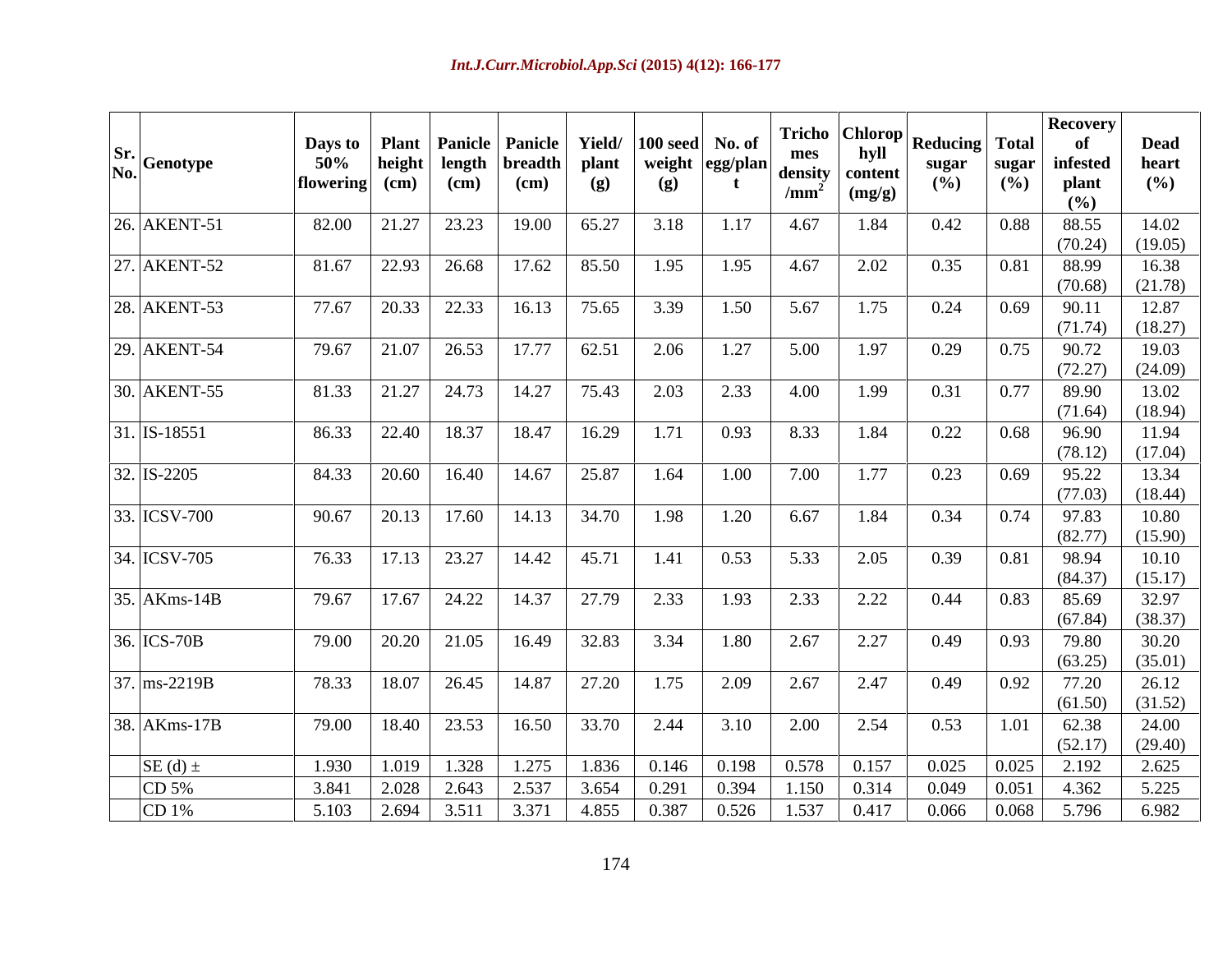| Sr.       |                                                                       |                |      | Range                                                    | GCV    | <b>PCV</b>              | h <sup>2</sup> | <b>EGA</b>                          |
|-----------|-----------------------------------------------------------------------|----------------|------|----------------------------------------------------------|--------|-------------------------|----------------|-------------------------------------|
| $\bullet$ | $\vert$ No Characters                                                 | Mean           | Min  | <b>Max</b>                                               | $($ %) | (%)                     | (%)            | $($ %)                              |
|           | 1. Days to 50% flowering 78.368 67.67 90.67                           |                |      |                                                          | 6.22   | 6.91                    | 80.90          | 9.03                                |
|           | 2. Plant height (cm)                                                  |                |      | $ 19.231 $ 15.60   22.93                                 | 8.03   |                         |                | $10.33 \mid 60.50 \mid 2.48$        |
|           | $\vert$ 3. Panicle length (cm)                                        | 22.526 15.55   |      | 26.68                                                    | 12.00  | 14.01                   | 73.40          | 4.77                                |
|           | 4. Panicle breadth (cm)                                               | $15.446$ 12.23 |      | 19.00                                                    |        | 8.56   13.25   41.80    |                | 1.76                                |
|           | $\overline{\phantom{a}}$ 5. Yield/plant (g)                           |                |      | 48.826 16.29 85.50                                       |        |                         |                | $36.30$ 36.59   98.40   36.22       |
|           | $\frac{6.100 \text{ seed weight (g)}}{7 \text{ Number of eggs/plan}}$ | 2.323          | 1.12 | 3.41                                                     |        | 24.78   25.95   91.10   |                | 1.13                                |
|           | Number of eggs/plant                                                  | 1.804          | 0.53 | 3.10                                                     |        | $26.44$ 29.66           | 79.50          | 0.88                                |
|           | 8. Trichomes                                                          | 4.789          | 2.00 | 8.67                                                     |        |                         |                | $34.88$ 37.88 84.80 3.17            |
|           | density/mm <sup>2</sup>                                               |                |      |                                                          |        |                         |                |                                     |
|           | $\vert$ 9. Chlorophyll<br>content                                     | 2.095          | 1.75 | 2.69                                                     | 9.91   | $13.54$ 53.50           |                | 0.31                                |
|           | (mg/g)                                                                |                |      |                                                          |        |                         |                |                                     |
|           | 10. Reducing sugar $(\%)$                                             | 0.364          | 0.22 | 0.53                                                     |        | 23.04 24.53 88.30       |                | 0.16                                |
|           | $ 11. $ Total sugar $(\%)$                                            | 0.832          | 0.68 |                                                          |        | $10.47$   11.14   88.40 |                | 0.17                                |
|           | 12. Recovery of infested                                              |                |      | $88.21$ 62.38 98.94                                      | 9.14   |                         |                | $9.90$   85.10   12.18              |
|           | $plan{(\%)}$                                                          |                |      | $\left(70.17\right)\left(52.17\right)\left(84.37\right)$ |        |                         |                |                                     |
|           |                                                                       |                |      |                                                          |        |                         |                |                                     |
|           | 13. Dead heart counts $(\%)$                                          | 18.91          |      | $10.10$ 32.97                                            |        |                         |                | $\mid$ 21.34   25.10   72.30   9.09 |
|           |                                                                       |                |      | $\left  \frac{(24.31)(15.17)}{(38.37)} \right $          |        |                         |                |                                     |
|           |                                                                       | 9)             |      |                                                          |        |                         |                |                                     |

**Table.2** Estimates of Genotypic, Phenotypic Coefficient of Variation, Heritability and Expected Genetic Advance over Mean

GCV - Genotypic coefficient of variation

PCV - Phenotypic coefficient of variation  $h^2$  - Heritability estimates in broad sens

 $h<sup>2</sup>$  - Heritability estimates in broad sense

EGA - Expected genetic advance over mean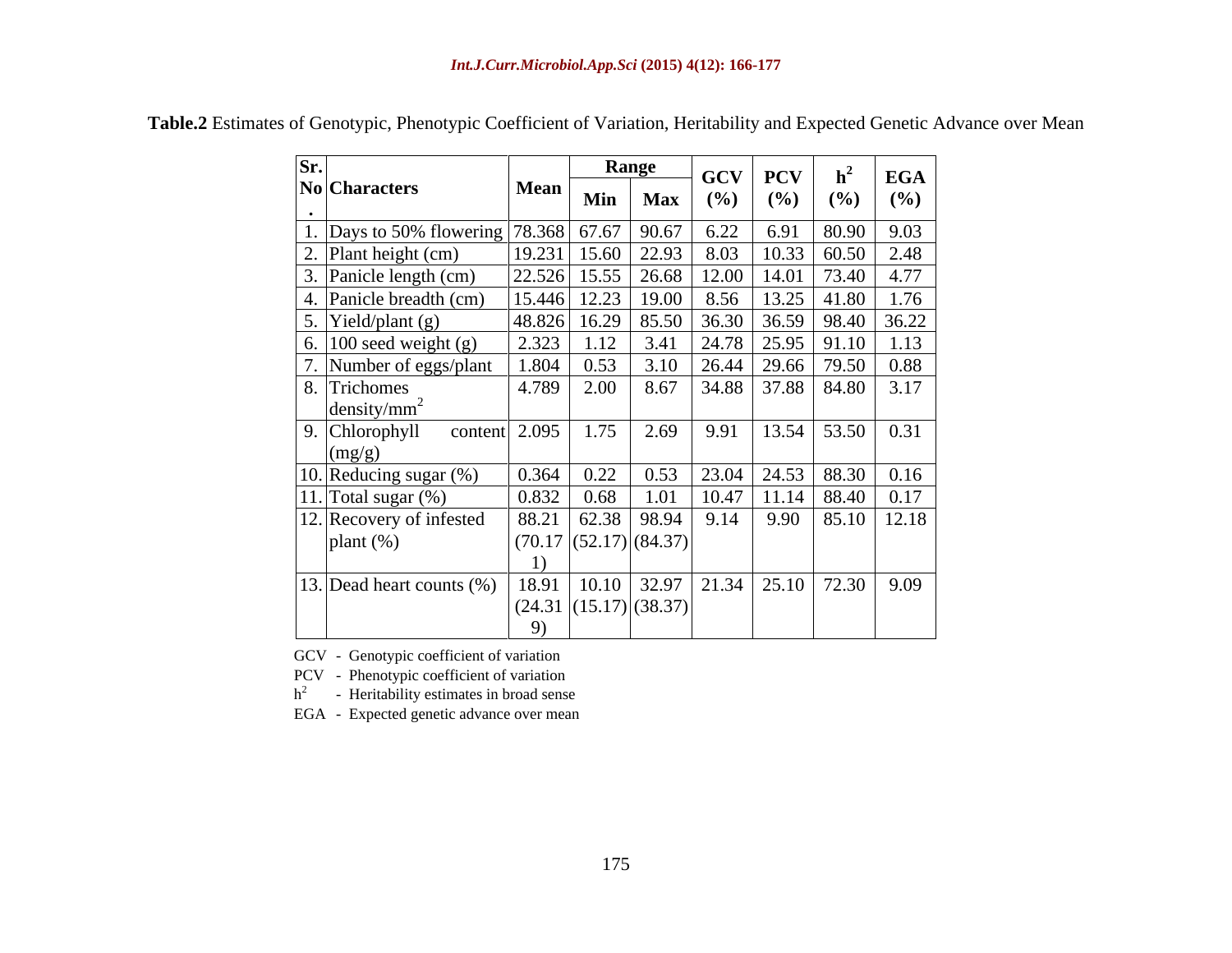# **Expected Genetic Advance Over Mean**

As regard the expected genetic advance, some shoot fly resistance traits and some AKENT-38, AKENT-40, AKENT-42, yield contributing traits have recorded high AKENT-45, AKENT-50, AKENT-53 and values *viz.*, yield/plat (36.22%), followed by AKENT-54 were found superior for low recovery of infested plant (12.18%), dead eggs laying per plant and low dead heart heart counts (9.09%), days to 50 per cent percentage. Most of the traits contributing to flowering (9.03%), panicle length (4.77%), shoot fly resistance were present in the trichomes density/mm<sup>2</sup> (3.17%), plant height above lines. (2.48%), panicle breadth (1.76%), 100 seed weight (1.13%), number of eggs/plant (0.16%) indicating possible improvement in such desirable characters. However, its AKENT-34, AKENT-44, AKENT-50, extent depend on upon selection pressure. AKENT-51, AKENT-53, AKET-54,

optimum shoot fly population for both characters associated with shoot fly

In conclusion, on the basis of information obtained from mean value, genotypic coefficient of variation, phenotipic coefficient of variance, heritability estimate Bapat, D. R. and U. N. Mote (1982). (%), expected genetic advance (%) and correlation. Following line of work can be sorghum. J. Maharashtra Agric. Univ. suggested for the further utilization in  $7(3)$ : 238-240. breeding material under study. Borikar, S. T. and P. R. Chopade (1981).

It was observed from the mean values of AKENT lines and other check genotypes under study that most of the AKENT lines 47-48. except few observed to be shoot fly resistant Dalvi, C. S.; V. P. Dataya and V. G. or tolerant as compared to susceptible Khanvikar (1990). Screening of some checks AKms-14B, AKms-17B, ms-2219B, ICS-70B. These AKENT lines were exhibiting comparatively low chlorophyll content, low reducing sugar, low total sugar Doggett, H.; K. J. Starks and S. A. Eberhart and less number of eggs per plant and more plant height in seedling stage, more trichomes density per  $mm^2$ , more recovery  $531$ . of infested plant and more yield per plant.

It was observed from the mean value of lines that, genotypes ICSV-705, IS-18551, IS- 2205, AKENT-51, AKENT-24, AKENT-37, AKENT-38, AKENT-40, AKENT-42, above lines.

(0.88%), chlorophyll content (0.31%), total genotype AKENT-52 recorded more plant sugar (0.17%) and reducing sugar content height at 21 days after sowing with better Borikar (1981) reported that high expected registered maximum plant growth with high genetic advanced was recorded under yield, further, the presence of number of seedling mortality and oviposition. The resistances were also recorded by these It was also observed from mean value that, Similarly other genotypes AKENT-34, AKENT-44, AKENT-50, AKENT-51, AKENT-53, AKET-54, AKENT-55, IS-18551 and IS-2205 also characters associated with shoot fly lines.

# **References**

- Sources of shoot fly resistance in sorghum. *J. Maharashtra Agric. Univ*. 7(3) : 238-240.
- Inheritance of shootfly (*Atherigona soccata* Rond) resistance in sorghum. *J. Maharashtra Agric. Univ.,* 6(1) : 47-48.
- sorghum varieties for resistance to shoot fly *Atherigona soccata* Rond. *Indian J. Entomol.,* 52(3) : 279-289.
- $\frac{2}{2}$  more recovery 521 , more recovery (1970). Breeding for resistance to sorghum shoot fly. *Crop Sci*. 10 : 528- 531.
	- Jadhao, S. S. and U. N. Mote (1986). Interaction of shoot fly egg laying